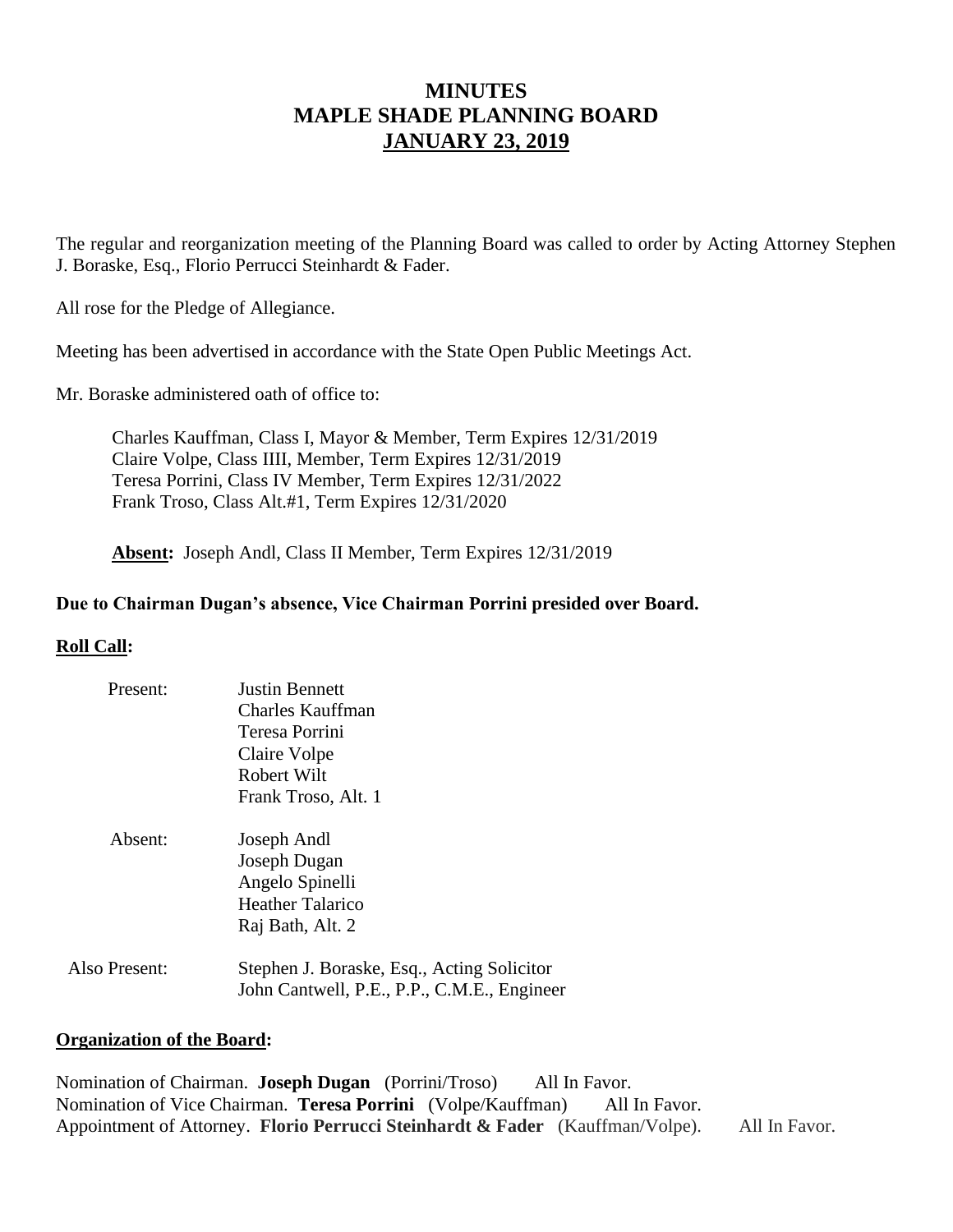# **MINUTES MAPLE SHADE PLANNING BOARD JANUARY 23, 2019 Page 2**

Appointment of Engineer. **Remington & Vernick** (Troso/Volpe) All In Favor. Appointment of Secretary. **Debbie Henderson** (Volpe/Kauffman) All In Favor. Appointment of Environmental Engineer. **Environmental Resolutions** (Kauffman/Volpe) All In Favor. Consent Approval of Meeting dates for the year as set by Council. (Troso/Second) All In Favor. Consent Approval of Official Newspaper authorized by Council. Courier Post, the Central Record and Burlington County Times. (Motion/Kauffman) All In Favor.

**New Business:**

## **461 Rt 38 W. – Block 144; Lot 18; Thu Hien Hoang (Beauty Salon); P-18-17 Zone: Highway Commercial (HC) Existing Use: Travel Store (Formerly Dream Vacations) Application: Change of Use - Site Plan Waiver request – convert space into beauty salon**

Thu Hien Hoang, Applicant, sworn in by Attorney Boraske.

Proposed beauty salon (primarily nail salon; some waxing). Hours of operation: Weekdays – 10 AM – 7 PM; Saturday – 9:30 AM – 6 PM; Sunday – 10 AM – 4 PM. Number of employees: approximately 3. Mr. Cantwell commented on signage. No work proposed on outside of building. No hazardous waste/recycling. Parking is compliant with Code.

**Board:** None.

**Public:** None. Motion to Close Public Portion: Troso/Second. All In Favor. Motion to Approve: Wilt/Second. Roll Call: All Approve.

**475 Rt 38 W. – Block 144; Lot 10; Gary Mathoan; P-19-1 Zone: Highway Commercial (HC) Existing Use: Gas Station Application: Change of Use - Site Plan Waiver request – convert old workshop into convenience store**

*Continuance – applicant not ready to move forward with application.* 

**6 N. Forklanding Rd. – Block 63; Lot 8; Vanessa Frank-Finney; P-19-2 Zone: Downtown Business (DB) Existing Use: Vacant (formerly 90-day Abs) Application: Change of Use - Site Plan Waiver request – convert space into office**

Vanessa Frank-Finney sworn in by Attorney Boraske.